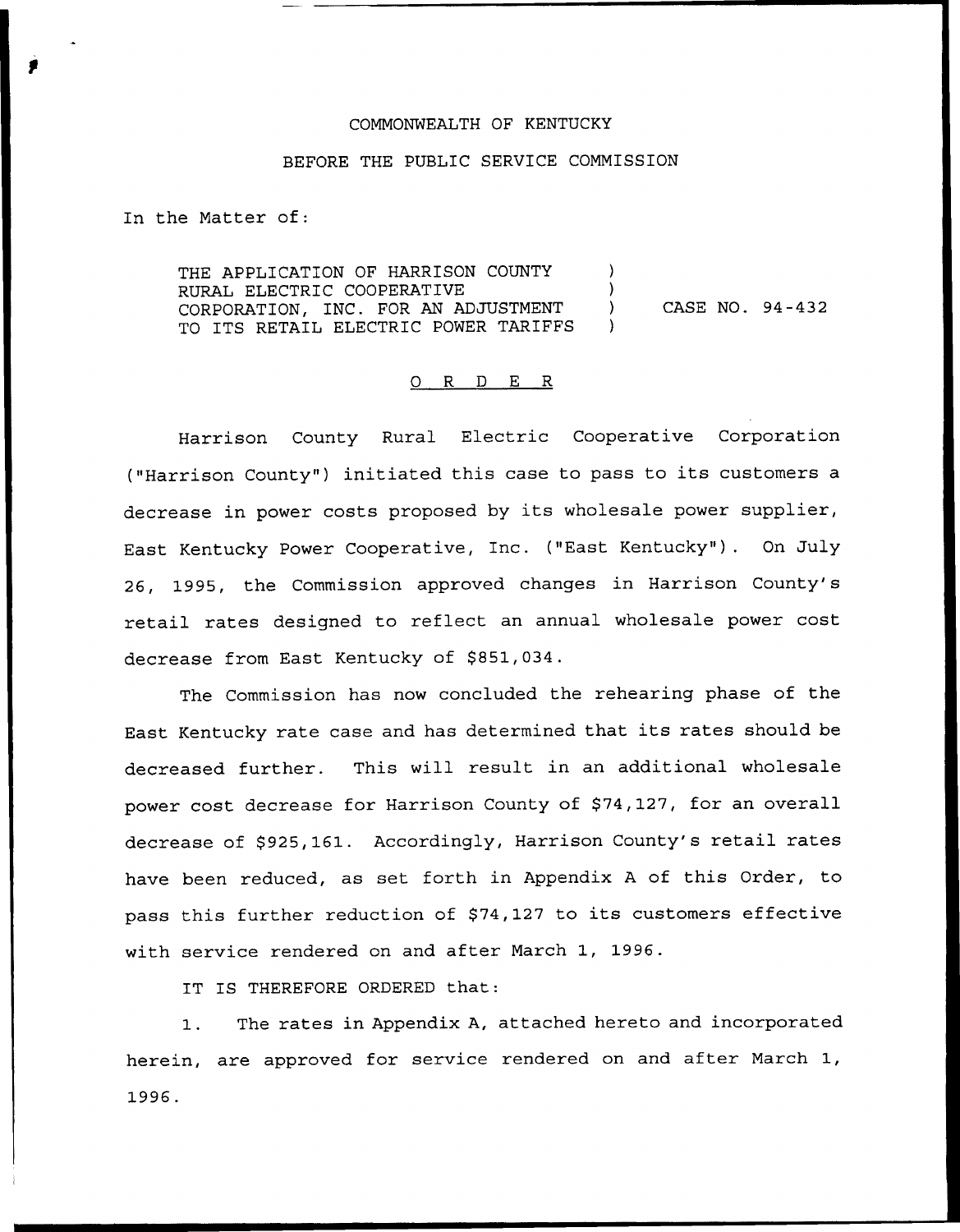2. Within <sup>20</sup> days of the date of this Order, Harrison County shall file with the Commission revised tariff sheets setting out the rates approved herein.

Done at Frankfort, Kentucky this 28th day of February, 1996.

PUBLIC SERVICE COMMISSION

 $Cha{i'}$ rman

Vice Chairman

ATTEST:

Executive Director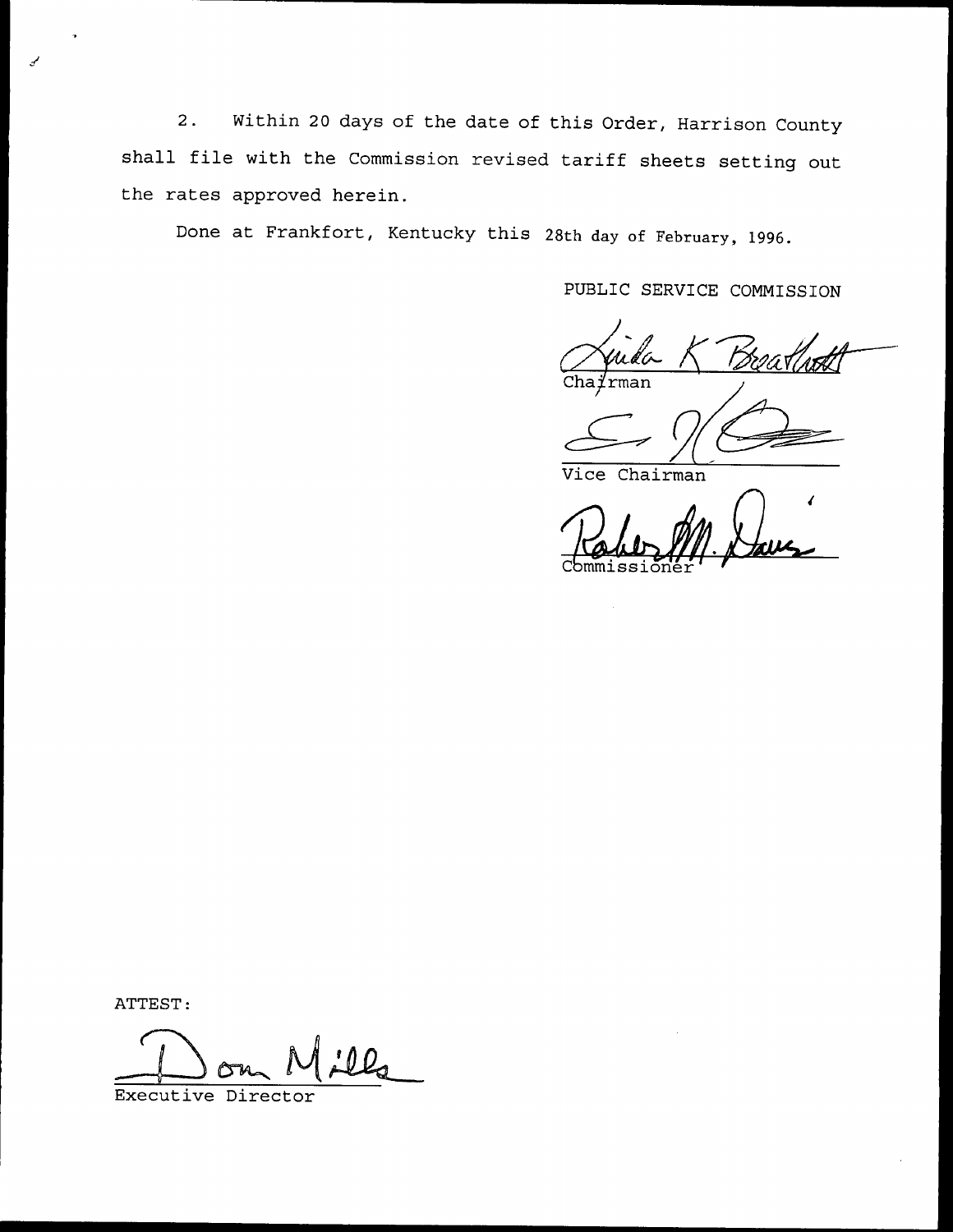### APPENDIX A

APPENDIX TO AN ORDER OF THE KENTUCKY PUBLIC SERVICE COMMISSION IN CASE NO. 94—432 DATED FEBRUARY 28, 1996.

The following rates and charges are prescribed for the customers in the area served by Harrison County Rural Electric Cooperative Corporation. All other rates and charges not specifically mentioned herein shall remain the same as those in effect under authority of this Commission prior to the effective date of this Order.

### SCHEDULE A — RATE 1 FARM AND HOME SERVICE

Rates:

All KWH Used  $$.05970$  Per KWH

## RATE 1 — ETS FARM AND HOME SERVICE OFF-PEAK RETAIL MARKETING RATE

Rates:

All KWH Used  $$.03582$  Per KWH

# RATE 2 COMMERCIAL AND SMALL POWER SERVICE (0 — 50 KW DEMAND)

Rates:

All KWH Used  $$.05992$  Per KWH

RATE 8 LARGE POWER SERVICE (50 TO 500 KW DEMAND)

Rates:

All KWH Used  $$.03532$  Per KWH